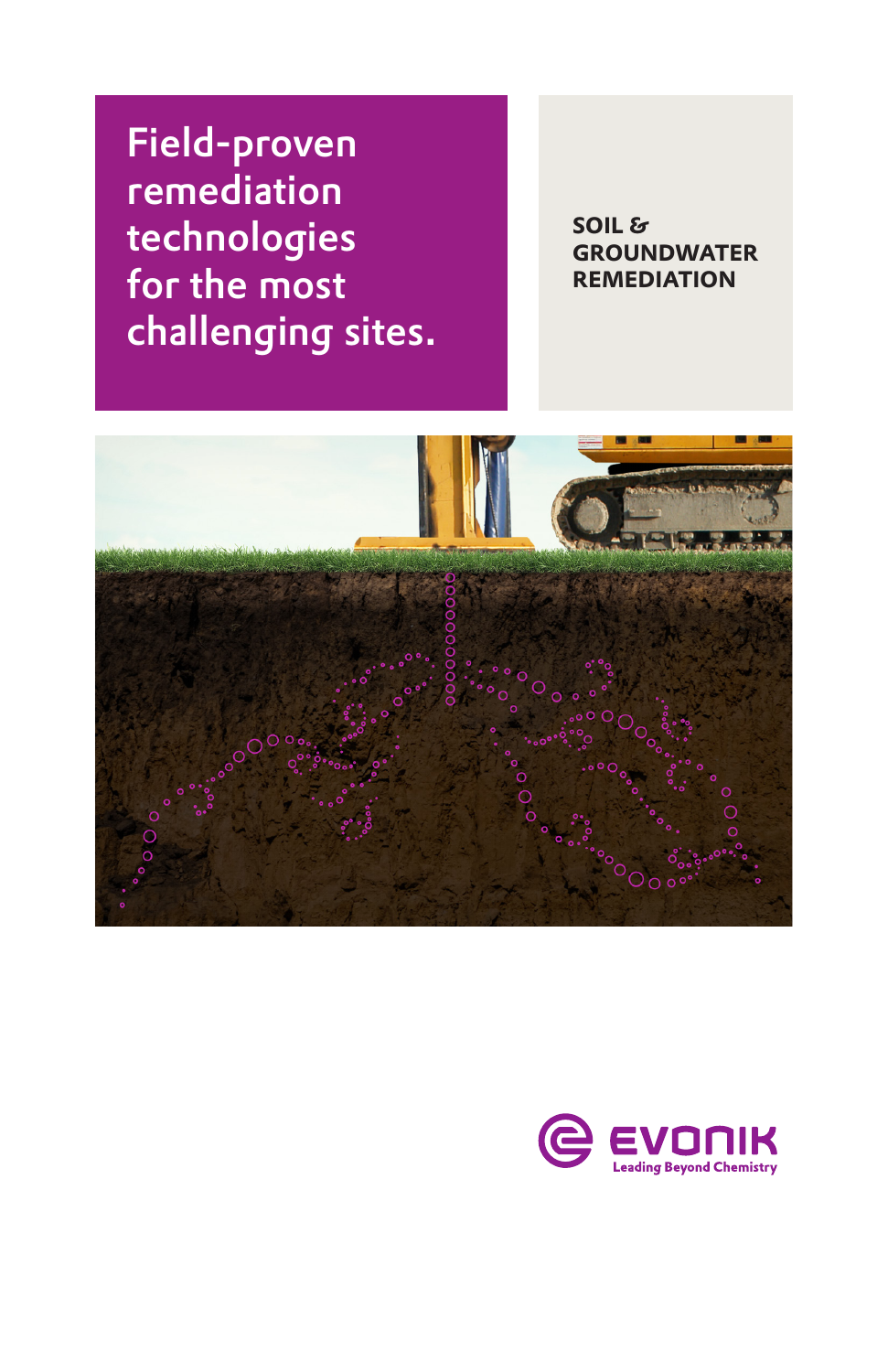# Field-Proven Remediation Technologies

The Evonik team provides a portfolio of field-proven products and technologies that support soil and groundwater remediation for both in situ and ex situ applications. Our portfolio of chemical oxidation, chemical reduction, metals treatment and bioremediation technologies promotes the rapid and costeffective removal of a wide range of organic compounds and heavy metals. For more than 20 years Evonik products have been used to successfully treat thousands of sites with impacted groundwater, soils, sediments and industrial process wastes around the globe.

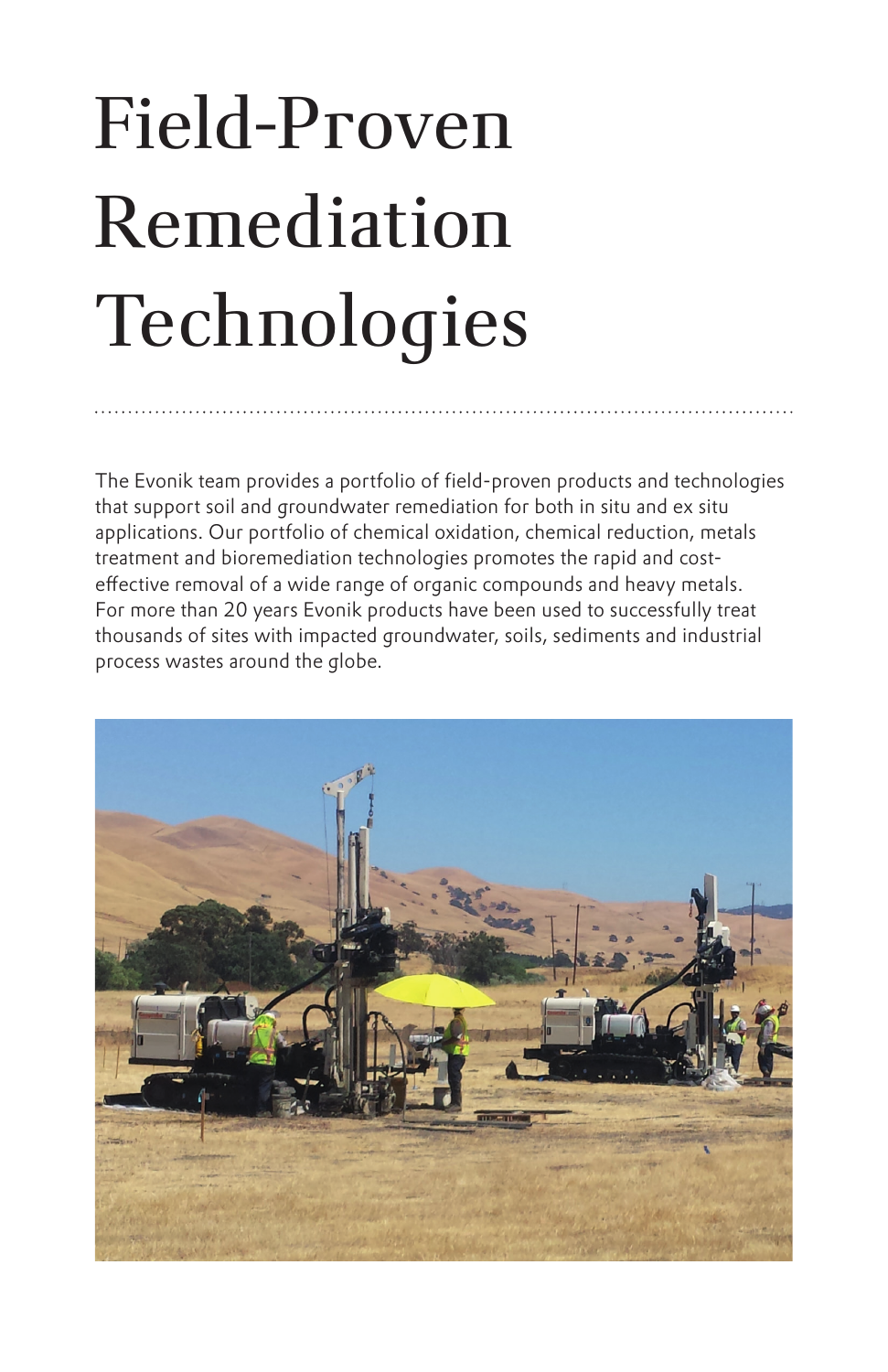# **CHEMICAL OXIDATION**

**KLOZUR®SP** is a highly soluble environmental grade sodium persulfate that is commonly used for source zone treatment. KLOZUR®SP is effective in treating a wide range of recalcitrant contaminants, including chlorinated solvents, petroleum and polycyclic aromatic hydrocarbons (PAHs). When properly activated, KLOZUR®SP provides an unmatched combination of oxidative power and control that can be delivered both safely and cost effectively.

**KLOZUR®ONE** is an all-in-one product containing KLOZUR®SP and carefully selected activator reagents. This fully soluble product can be prepared using a single injection system to treat highly contaminated source areas or plumes. KLOZUR®ONE builds upon the successful history of KLOZUR®SP by delivering activated persulfate chemistry more conveniently than ever before.

**KLOZUR®KP** is an extended release, environmental grade potassium persulfate with the same power of sodium persulfate but a much lower solubility. KLOZUR®KP creates a sustained persulfate concentration in the subsurface making it effective for PRB applications, plume treatment or low permeability zones. It can be applied through slurry injection or in situ mixing.

**KLOZUR®CR** is an easy-to-use product consisting of alkaline activated KLOZUR®SP and PERMEOX®ULTRA engineered calcium peroxide. This combined remedy approach of chemical oxidation and bioremediation can be used to treat contaminant source zones and down-gradient plumes.

#### **CHEMICAL REDUCTION**

**EHC®REAGENT** in situ chemical reduction reagent is a combination of controlledrelease organic carbon and micro-scale zero valent iron (ZVI), stimulating both abiotic and biotic dechlorination mechanisms for the treatment of groundwater and saturated soil impacted by persistent halogenated compounds; including chlorinated solvents, pesticides and organic explosives.

**EHC®LIQUID REAGENT** is a combination of ELS®MICROEMULSION and ferrous iron to provide both abiotic and biotic reduction of halogenated compounds in groundwater in an easy-to-use, cold water soluble, liquid form.

**EHC®PLUS** is a combination of EHC®REAGENT plus powdered activated carbon (PAC). This combined remedy approach can be used for the treatment of groundwater and saturated soil impacted by persistent halogenated compounds, including chlorinated solvents, pesticides and organic explosives.

**DARAMEND® REAGENT** is a cost-effective treatment technology for soils impacted by recalcitrant organic compounds, such as chlorinated solvents, pesticides and explosives. DARAMEND® provides a low-cost treatment alternative compared to excavation and offsite disposal.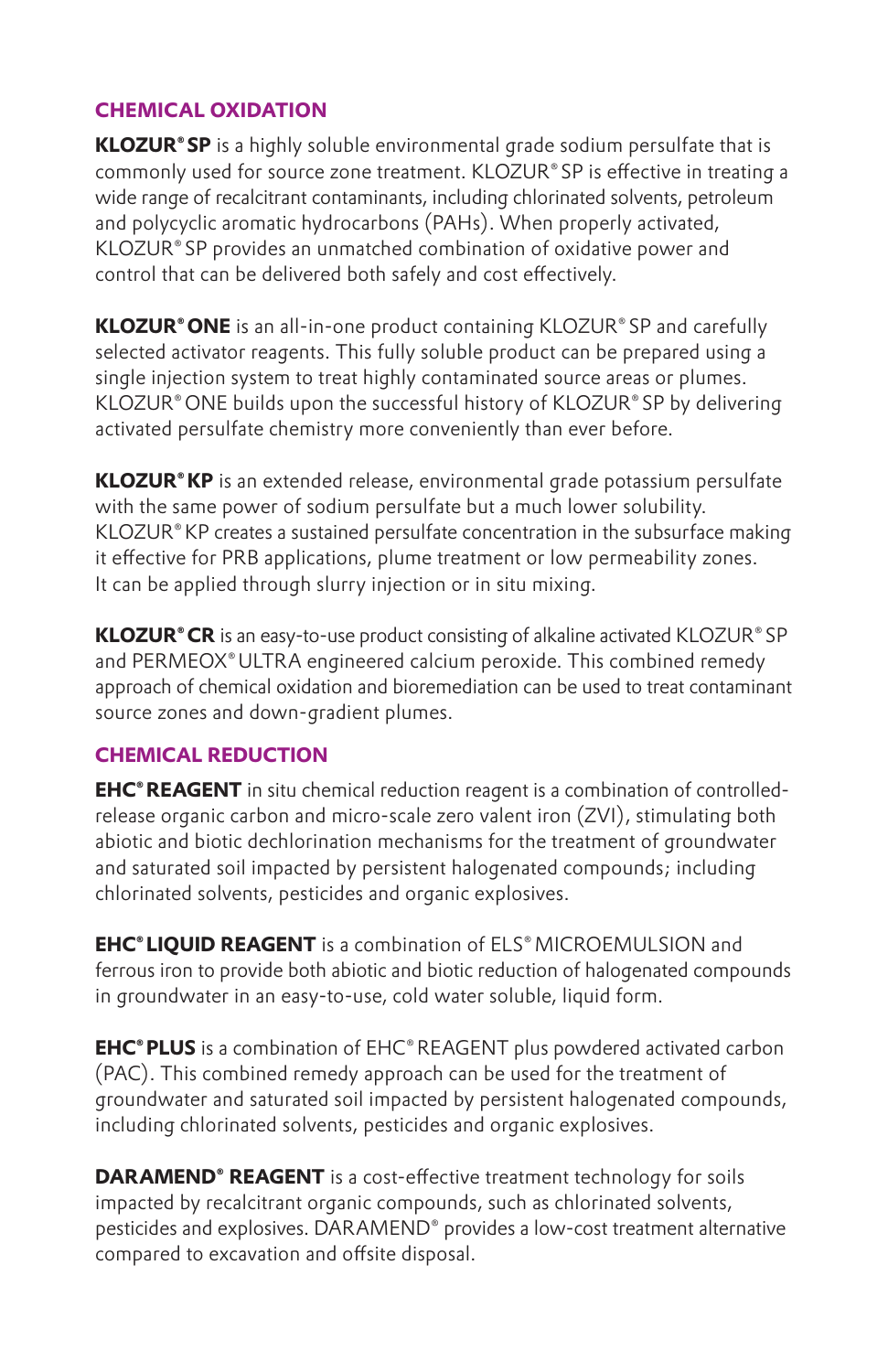# **AEROBIC BIOREMEDIATION**

**TERRAMEND®REAGENT** is a cost-effective treatment technology for soils impacted by recalcitrant organic compounds that can often be applied without excavation, generates no odors or leachate and does not result in soil bulking. TERRAMEND® is capable of treating recalcitrant compounds including PAHs, phthalates and chlorophenols, as well as biodegradable petroleum compounds.

**PERMEOX<sup>®</sup> ULTRA** is a specially formulated grade of calcium peroxide engineered to provide an extended oxygen release and essential nutrients for enhanced aerobic bioremediation. Available in powdered and granular forms, PERMEOX® ULTRA contains ≥18% Active Oxygen for enhanced performance.

# **BIOGEOCHEMICAL**

**GEOFORM®REAGENTS** are engineered to deliver the building blocks needed to promote in situ biogeochemical reactions. GEOFORM® provides a source of sulfate, ferrous iron, electron donors, pH buffer and nutrients to promote mechanisms for dehalogenation via enhanced anaerobic bioremediation, abiotic degradation and the formation of reactive minerals.

# **METALS TREATMENT**

**METAFIX®REAGENTS** are custom formulated blends of ZVI, other reducing agents, reactive minerals, adsorbents and pH modifiers. Treatment of soil or groundwater with METAFIX® results in formation of iron-bearing heavy metal precipitates. These iron-bearing precipitates have greater stability than the metal hydroxide precipitates formed with traditional alkaline metals treatment approaches. A METAFIX® blend is developed based on a site's specific conditions through a low-cost treatability study.

# **ENHANCED REDUCTIVE DECHLORINATION**

**ELS®MICROEMULSION** is a lecithin-based substrate of food-grade carbon used for treatment of a wide range of groundwater contaminants by rapidly creating sustained reducing conditions and providing enhanced reductive dechlorination reactions. Available in 25% and 100% concentrate, ELS®'s unique composition delivers structurally bound nutrients, a high hydrogen equivalent and high bioavailability to the subsurface.

# **NAPL STABILIZATION/MASS FLUX REDUCTION**

**ISGS® TECHNOLOGY** is an in situ geochemical stabilization technology that utilizes a permanganate-based solution to geochemically stabilize dense non-aqueous phase liquids in the aquifer, such as creosote.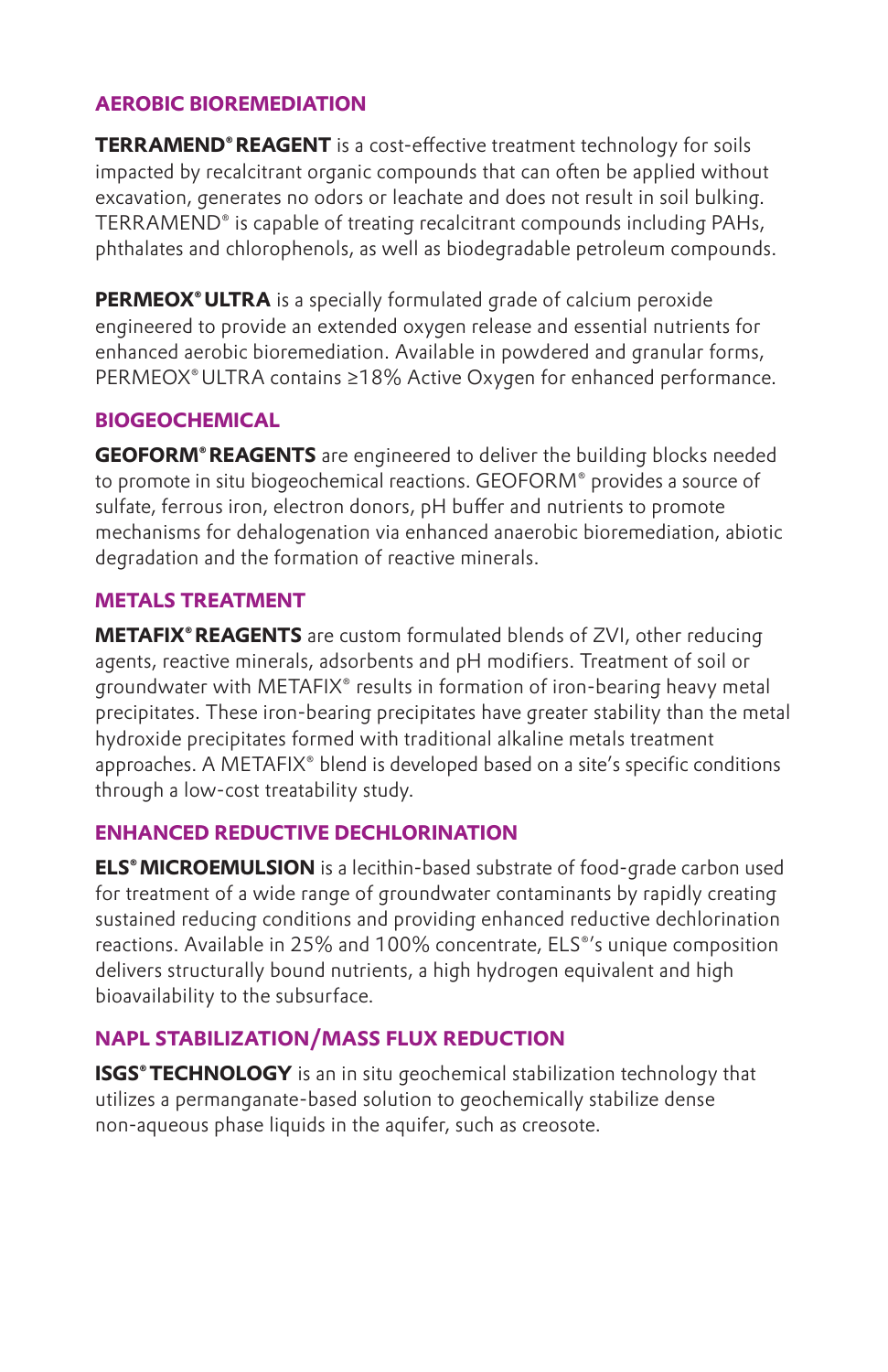#### **OUR APPROACH**

Our experienced team of environmental professionals works collaboratively with customers to develop cost-effective solutions to achieve site objectives. In addition, we support our customers with services including treatability studies, remedial design support and field application expertise.

# **PORTFOLIO OF PROVEN TECHNOLOGIES**

- Chemical oxidation, chemical reduction, metals stabilization and bioremediation technologies based on proven science and decades of field-proven results
- Ability to address a broad range of contaminants
- Products suited for multiple application methods including fixed well, direct push, pneumatic and hydraulic fracturing, soil blending and more

# **TECHNICAL EXPERTISE**

- A team of experienced environmental professionals, including PEs, PhD level scientists and recognized subject matter experts in chemistry, microbiology, geology and field applications
- Over 80 years of chemical manufacturing experience and a current member of the American Chemistry Council's Responsible Care® initiative
- A broad patent portfolio demonstrating continued market-driven innovation

# **ANALYTICAL AND EQUIPMENT**

- State-of-the-art environmental laboratory focused on R&D and customer treatability studies
- Quantitative field test kits designed specifically for soil and groundwater applications
- Product mixing and handling equipment and expertise

#### **TECHNICAL SUPPORT**

- Product demand estimation and remedial design support
- Experienced field implementation experts
- Complimentary post-application data evaluation